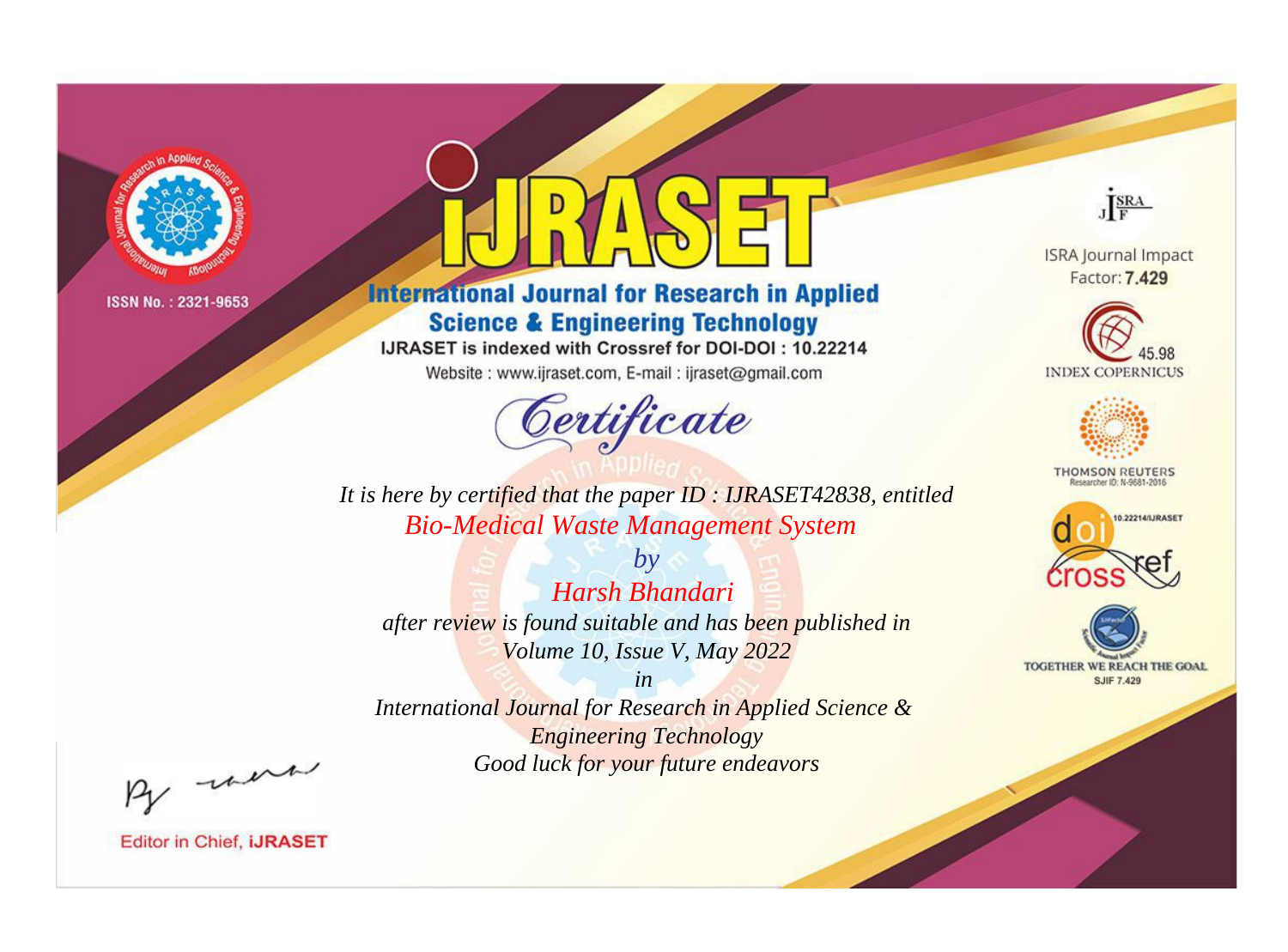![](_page_1_Picture_0.jpeg)

# **International Journal for Research in Applied Science & Engineering Technology**

IJRASET is indexed with Crossref for DOI-DOI: 10.22214

Website: www.ijraset.com, E-mail: ijraset@gmail.com

![](_page_1_Picture_6.jpeg)

JERA

**ISRA Journal Impact** Factor: 7.429

![](_page_1_Picture_9.jpeg)

![](_page_1_Picture_10.jpeg)

**THOMSON REUTERS** 

![](_page_1_Picture_12.jpeg)

TOGETHER WE REACH THE GOAL **SJIF 7.429** 

*It is here by certified that the paper ID : IJRASET42838, entitled Bio-Medical Waste Management System*

*by Jayesh Mulay after review is found suitable and has been published in Volume 10, Issue V, May 2022*

*in* 

*International Journal for Research in Applied Science & Engineering Technology Good luck for your future endeavors*

By morn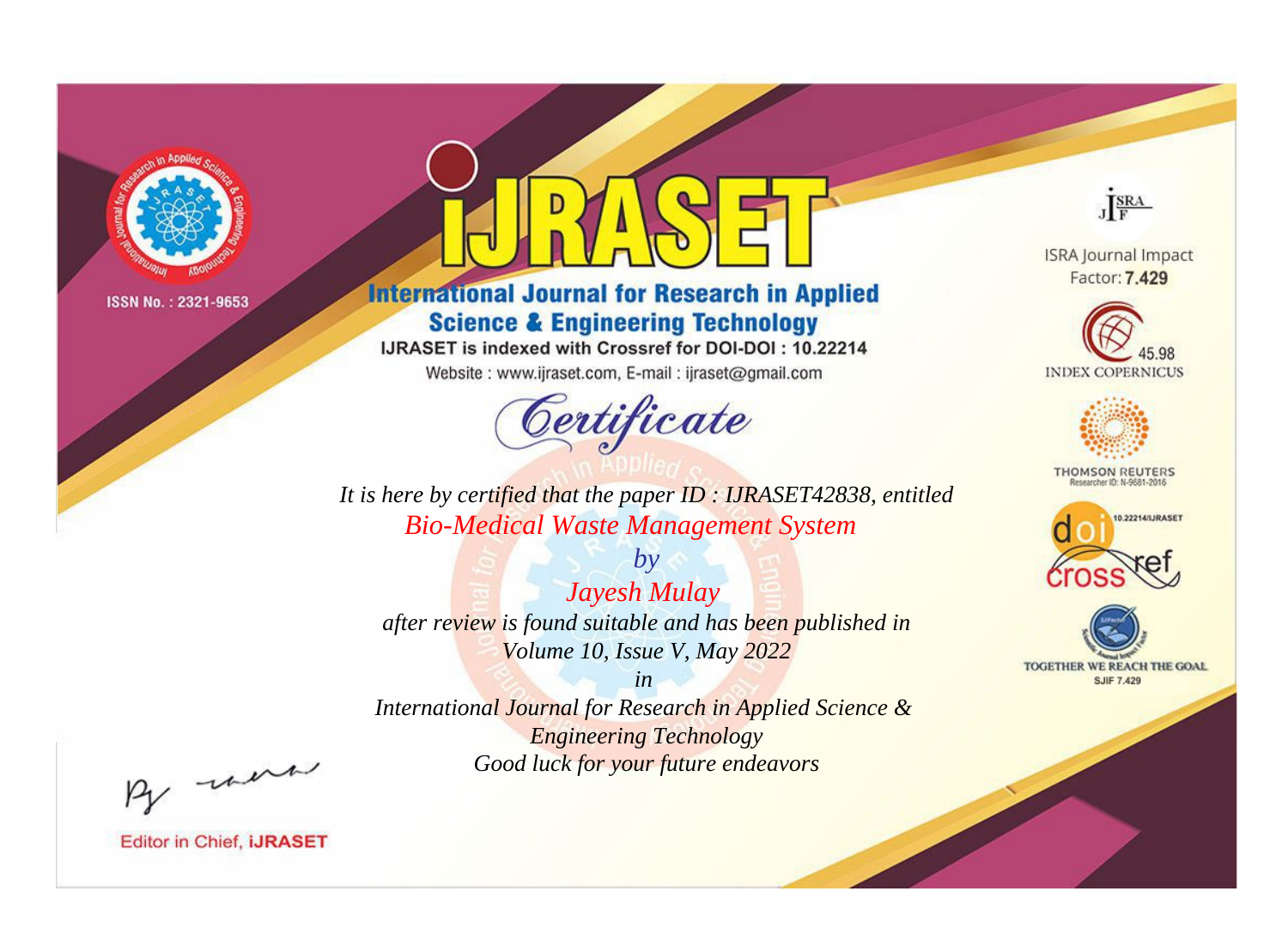![](_page_2_Picture_0.jpeg)

# **International Journal for Research in Applied Science & Engineering Technology**

IJRASET is indexed with Crossref for DOI-DOI: 10.22214

Website: www.ijraset.com, E-mail: ijraset@gmail.com

![](_page_2_Picture_6.jpeg)

JERA

**ISRA Journal Impact** Factor: 7.429

![](_page_2_Picture_9.jpeg)

![](_page_2_Picture_10.jpeg)

**THOMSON REUTERS** 

![](_page_2_Picture_12.jpeg)

TOGETHER WE REACH THE GOAL **SJIF 7.429** 

*It is here by certified that the paper ID : IJRASET42838, entitled Bio-Medical Waste Management System*

*Bhushan Gangurde after review is found suitable and has been published in Volume 10, Issue V, May 2022*

*by*

*in* 

*International Journal for Research in Applied Science & Engineering Technology Good luck for your future endeavors*

By morn